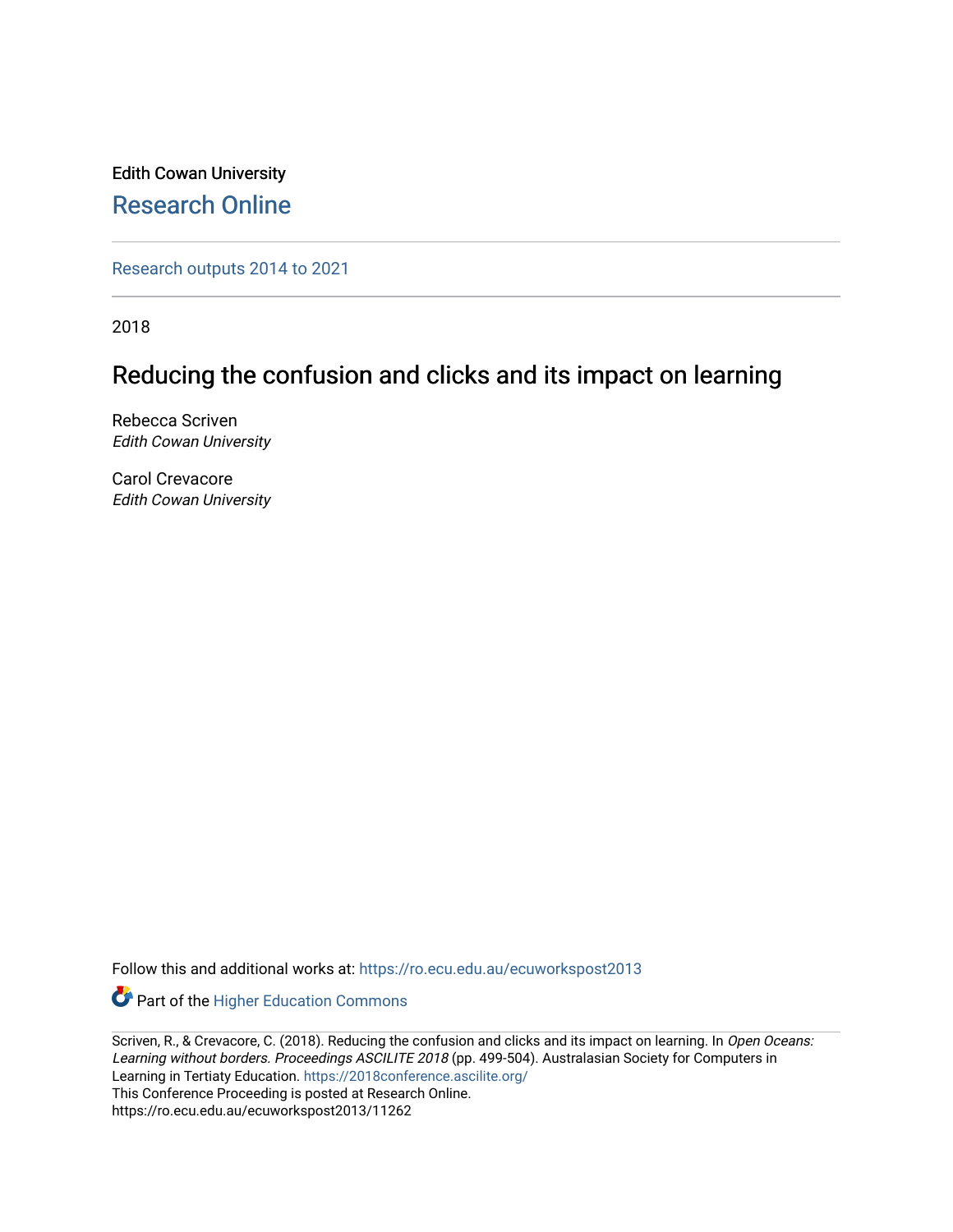## **Reducing the confusion and clicks and its impact on learning**

| Rebecca Scriven         |  |
|-------------------------|--|
| Edith Cowan University, |  |
| Australia               |  |

**Carol Crevacore**  Edith Cowan University, Australia

With the increased importance placed on first-year university units to transition, retain and engage new students, there is a need to carefully design the navigation within a unit of study. The importance of reducing confusion for new students and the cognitive load placed on them during their first experience of university learning may assist with retention.

This paper presents a collaborative project between a first-year Unit Coordinator and Senior Learning Designer to redesign the navigation of a core communications unit in a Bachelor of Science (Nursing) degree. The purpose was to reduce the confusion over what was required of the students each week and to reduce the number of clicks and scrolls through the weekly content, allowing students to focus on the content itself.

Keywords: usability, design principles, retention, learning design, first-year experience

## **Introduction**

Globally, there is an increased pressure on universities to improve student outcomes and retain students. By providing first-year students with the support to facilitate a positive university experience and guiding them through the process of transitioning from high school into tertiary education, some improvements can be made in retention numbers (Kift, 2014).

However, increasing student numbers and the diversity of student groups in age and cultural background, has made student retention a challenge for both academic and non-academic staff. First-year students can vary greatly in both social and academic skills. Making students feel comfortable in these first experiences of university study can be challenging but it is a crucial element towards student success (Kift, 2014).

The aim of this project was to lessen the confusion for first-year students, allowing them to concentrate on their learning rather than spending valuable time deciphering course content and finding resources. The first-year unit in this project introduces professional nursing communication and conduct skills. It teaches oral and written communication skills needed to become a successful health care professional, equipping students with the skills to handle and manage difficult nursing situations. Academic writing and literacy are introduced at a foundation level in the unit and are consolidated as the students move forward in the course. For many students, it is the first time they have encountered academic writing and researching.

The number of students enrolled in the unit can range from 500-700 students, depending upon the semester, including both on-campus and online students. The unit is taught across two campuses, to metropolitan and rural students. A typical nursing student enrolled in this unit is a mature age, female returning to study, often raising a family and working part-time. There are a large number of international students in the unit. Many students in the cohort are first-in-family to study at university. Many have never used a Learning Management System (LMS) before, therefore their first experience navigating through the Information and Communication Technology (ICT) systems used by the university and encountering the LMS can be a confusing one.

Based upon previous student feedback, the Learning Designer and Unit Coordinator worked to design a way to reduce the confusion and streamline the navigation of the content and weekly learning activities. In the development of the new navigation, usability and design principles such as simplicity, consistency and efficiency were applied (User Experience Professionals Association, 2014). The new navigation model was implemented at the start of the semester and student feedback was collected after four weeks of teaching. The feedback was then used to improve the design for the remainder of the semester.



This work is made available under a Creative Commons Attribution 4.0 International licence.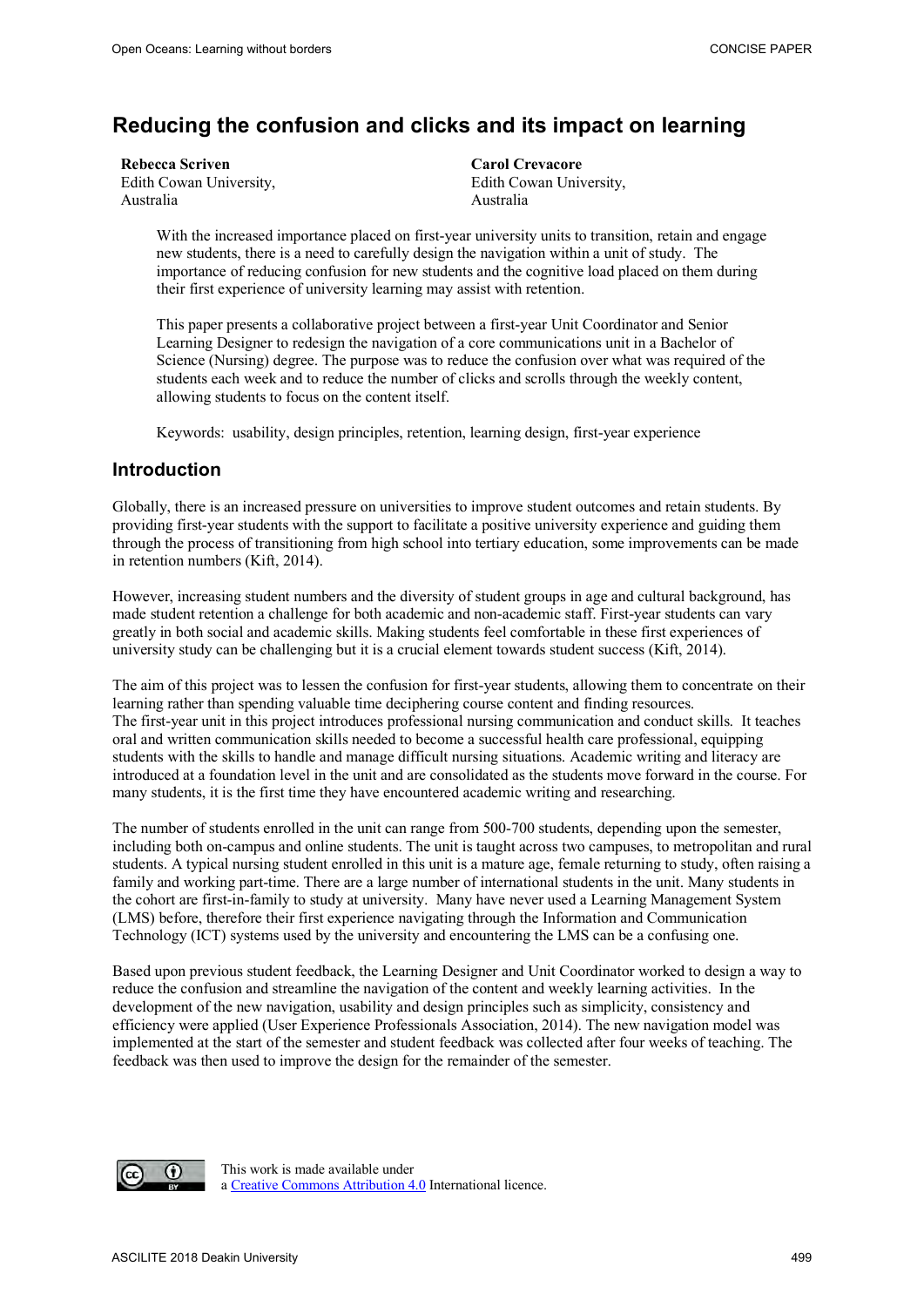#### **Time for a change**

A Learning Management System is a software platform used to deliver online learning content and manage the student learning (Bradford et al, 2007). The LMS used by the university to deliver the learning content for this unit is Blackboard Learn. This LMS has a navigation structure which cannot easily be modified. There are pedagogical restrictions in the design options within the content sections, the most common way of presenting the content is item by item, cascading down the length of a screen. Bates (2018) stated an LMS does an adequate job for managing content but does not allow for a transmission model of teaching where instructors can have control over the content development and management. Bates states that the LMS is a convenience for institutions, providing them with a secure environment for storing a course, but does not allow for innovation in teaching (Bates, 2018).

Data collected from student feedback and anecdotal feedback provided to the Unit Coordinator and sessional teaching staff over previous years revealed that students felt confused about what was required of them each week. This feedback was mirrored in other first-year units in the course. Finding the weekly content and then determining what was required and in which order, proved to be a stumbling block for many students. The number of clicks required to get to the content was an obstacle and students reported their frustration at having to scroll down on each module page to find the content they needed. This is one of the legacies of the LMS, as over years it has become a "digital filing cabinet" of learning materials (Bates, 2018). Each content item is displayed on a page or within a folder, making levels of information that can be hard for students to navigate through.

#### **The weekly image maps**

The Learning Designer and Unit Coordinator began by mapping what was required from the students for each week of the semester. There were a large number of tasks and learning activities to be completed each week before attending a weekly tutorial class. The learning tasks included watching a number of short interactive lectures; completing a worksheet to bring to the tutorial; reading journal articles; and completing a formative quiz. Online students were required to complete all the tasks and work through an online tutorial activity. Optional "homework" activities are available but not formally assessed. Students are encouraged to complete all activities in order to ensure success in their assessments. As there is no face-to-face lecture content delivered, the information of what is required each week needs to be made explicit within the content area of the LMS. Previously this information had been delivered via the announcements area of the LMS, but students remained confused as the information was not linked directly to the weekly learning materials.

Dawley (2007) states the organisation of the content in a course can prove the difference between the success and frustration for the student. A well-organised unit design can provide students with the visual clues for thinking about the organisation of the content and this can carry through to their retention of the content. The time a student spends in a course should be used for learning, rather than navigating and deciphering how the course works and where the content is stored (Dawley, 2007). A novice online learner can be prone to cognitive overload where content does not follow a linear or logical sequence (Clark and Mayer, 2016).

The Unit Coordinator requested a design that included everything needed for the weekly materials to be located in the one place, with no scrolling or clicking into subfolders to locate the materials. The Learning Designer investigated a way to display a diagram which would step students through the requirements for the weekly learning activities. A visual course map can be useful to students allowing them to view a hierarchy of the course materials, providing an orientation to the course content (Dawley, 2007). A visual representation was required, that would enable users to easily navigate the materials, giving obvious signposts and visual clues, allowing users to get where they needed to go without becoming frustrated. After researching different infographic and timeline designs, a "weekly image map" was developed, which used a timeline sequence, stepping students through the requirements for the week.

In the design of the timeline white space was used to lessen the confusion and draw the viewer directly to the information along the central timeline (Golombisky and Hagan, 2010). Icons were selected and used to represent each weekly activity. The icons were chosen to give a visual clue as to what each activity involved. Based on the principles of usable design, using the same icons consistently in the weekly maps allows the student to become familiar with what is required each week at a quick glance (User Experience Professionals Association, 2014). Originally, the design for the timeline and icons was to make the icon itself a clickable hyperlink leading to a resource. However, the variation in the number of resources for each activity did not allow this in the design. A text hyperlink was added next to each icon to describe the resource. By adding a text link for each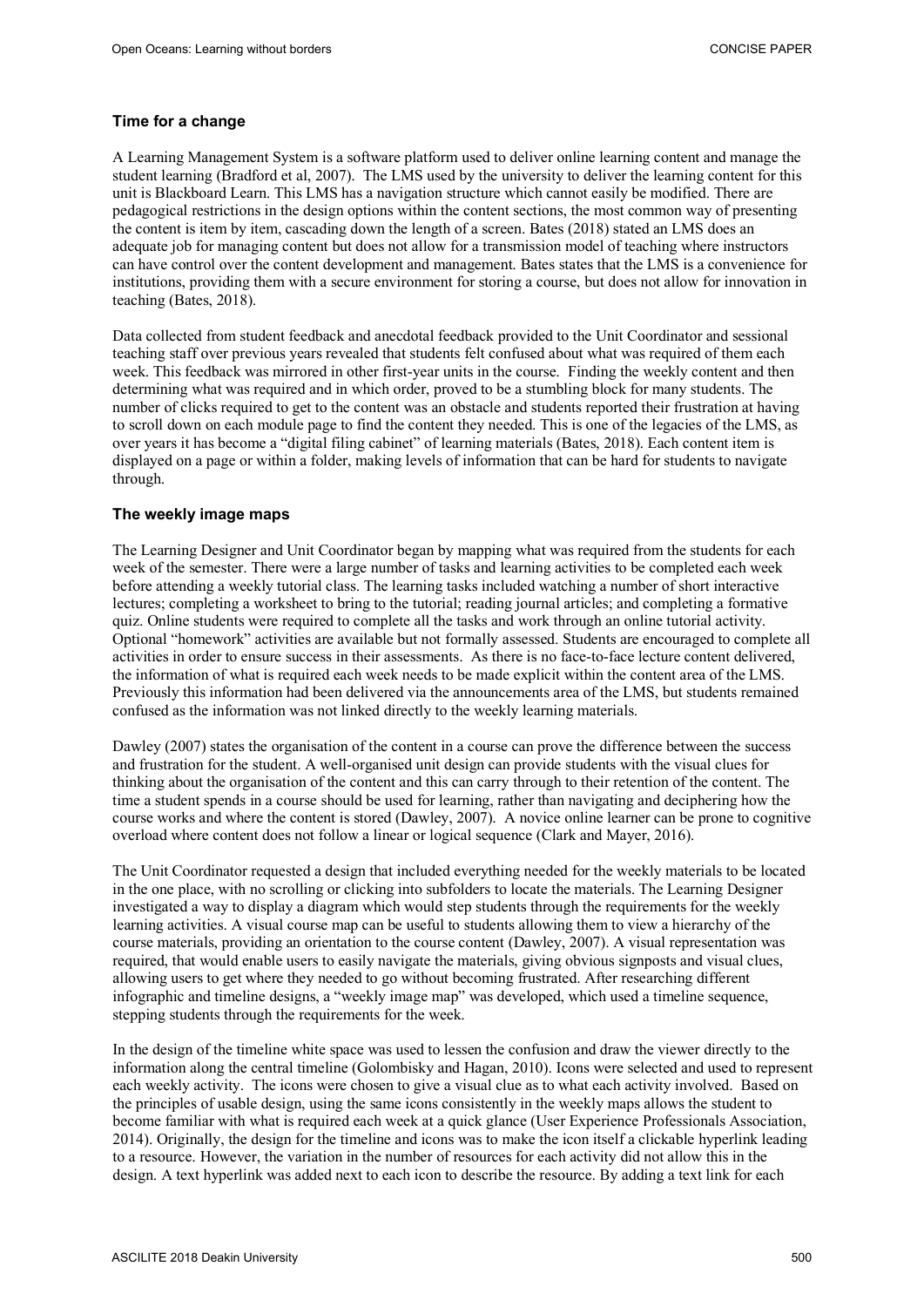resource, the image map became a one-click map, which was part of the original specifications. The text on the map was underlined to act as a visual clue to students, indicating the text elements are hyperlinks.

The Unit Coordinator requested that each weekly image map be made a different colour to allow students to differentiate between the weekly maps. Colour can be used as an organisational tool, indicating what goes together (Golombisky and Hagenm, 2010). In this case, it was used to differentiate between the weekly image map. It also is used to draw the user's attention to a focal point and help the user follow the colour through the design.

To create an image map that could be easily edited by the Unit Coordinator, the map was developed as a clickable Portable Document Format (PDF) file. Ideally, to display a graphic online, a Cascading Style Sheet (CSS) and Hypertext Markup Language (HTML) would be used. The LMS was able to display an image within the unit but did not allow for the interactivity of hyperlinks within the image. Developing a graphic using CSS and HTML code was not achievable in the project timeframe. The Unit Coordinator was also unfamiliar with HTML coding therefore any future updates and maintenance of the maps would not be sustainable. A PDF image map however could be displayed in the LMS and easily edited using PDF software, which was available and familiar to the Unit Coordinator.

In order for the design to become sustainable for future semesters, the hyperlinks were added as permanent links, rather than direct links within the version of the unit. This drove the decision to store the materials outside the LMS. The weekly learning resources, were stored outside of the LMS in a cloud-based storage area and permanent public links were used within the map to access the resources. Figure 1 shows the first iteration of the weekly map which was implemented in weeks one to four in the unit.



*Figure 1: Week one image map* 

Once the design of the image map was complete, the map was replicated in other areas of the unit. The assessment and revision sections of the unit site were displayed in an image map to ensure the information for students appeared in a consistent manner throughout the site (see Figure 2).



*Figure 2: Assessment image map*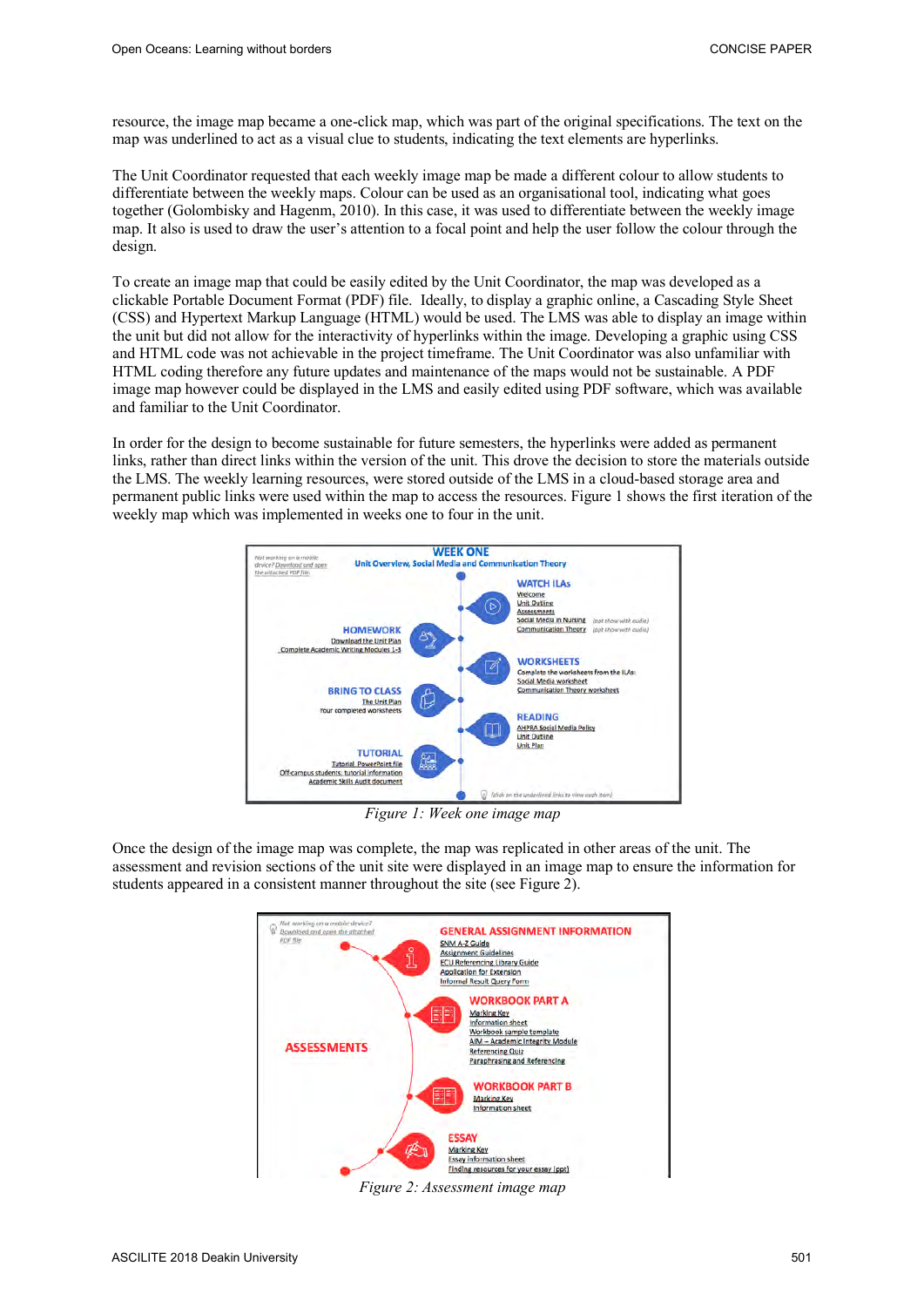### **Student Feedback**

A survey distributed in week four of the semester gathered feedback on the weekly image map design. Approximately 250 surveys were completed, and the majority of the student feedback was extremely positive with many commenting that they were finding the unit the easiest to navigate compared to their other units. The students liked having everything in the one place and found it very clear and easy to access the materials. Some students commented that they liked to print out the weekly map and use it as a visual checklist of what needed to be completed, ticking off the elements as they completed them. Some examples of positive comments included, "User friendly compare (sic) to other units. Two thumbs up!", and, "everything is perfect and I can say that it's the best amongst the blackboards I've encountered". Comments relating to the image map itself included, "So good because everything is in one place and it's easy to tell what task you're up to!", and, "it works for me, a lot easier to understand than it was before". Some students repeating the unit had experienced the previous version of navigation, before the image maps were implemented. Sessional teaching staff also provided feedback on the differences between the two version of the unit. These students and staff both commented that they found the unit much easier to navigate after the changes were made and were very happy with the improvements.

The initial feedback from students via email and posted to the online discussion board showed there were some issues the Learning Designer had not foreseen. Testing the image map in various browsers had not revealed these issues. Students were able to feedback more details about the internet browser application and version they had used to access the map, and via which hardware device and operating system also. Some combinations of browser software and hardware device did not display the image map as it had been intended. One Macintosh browser application displayed the learning materials within the same frame as the map, rather than opening them fully within the browser window. As computer platform or browser issues arose, students were given the instructions to resolve them. Often updating their browser software or using the alternative link to download the PDF version of the image map, solved these issues. The weekly image map did not function as intended when students accessed it using the LMS mobile application software. The image map displayed in the application, however the hyperlinks were not clickable by the user. To inform students of this issue, a note was added to the image map with instructions for opening the attached PDF version of the map.

One issue that occurred across all browser applications was there seemed no way of forcing the hyperlinks to the learning materials to open in new or separate tabs from the image map itself. There are varying opinions amongst web designers as to whether external links should be displayed in a new browser tab or window, with some preferring to keep users within a site and others preferring external links opening in new browser tabs (UX Movement, 2012). The PDF image hyperlinks did not allow the option of opening the link in a new window or tab. Many software browser applications allow users to set their own preferences for opening external links in new tabs. The students were informed that they would need to use the back button in their browser to return to the image map. This issue did not hinder the students and was not mentioned in the feedback.

#### **Improvements made based on feedback**

At the end of the survey, students were asked, "does the flow of the weekly map work for you or can you suggest another format?". From this open-ended question, the Unit Coordinator and Learning Designer determined if any improvements to the image map could be made. In response to the feedback, quality improvements were made to the maps from week five to the end of the semester.

A change requested by students was to add the time required to complete the short interactive lectures and learning activities. This aligns with research in the area of time management for online students, with online students not understanding how much time to allocate to different learning tasks and preferring to have clear guidance about how to manage their time (Bach, 2007). The design of the map was altered after week five to include the approximate time required to complete the learning activities (see Figure 3, point 1).

Another request from students was to provide a copy of the recording in the multimedia file format MP4. This feature was included in the improved design, giving the option of downloading and viewing the original file or the multimedia file format MP4 version. An issue associated with the MP4 version was that the hyperlinks included within the presentation did not work on playback within the cloud storage platform. To inform students of this issue a note was added to the image maps and students were informed of the issue by the Unit Coordinator (see Figure 3, point 2).

Another suggestion was to change the ordering of the items in the timeline. The order in which the Unit Coordinator and Learning Designer had placed the activities was based on their perception of what needed to be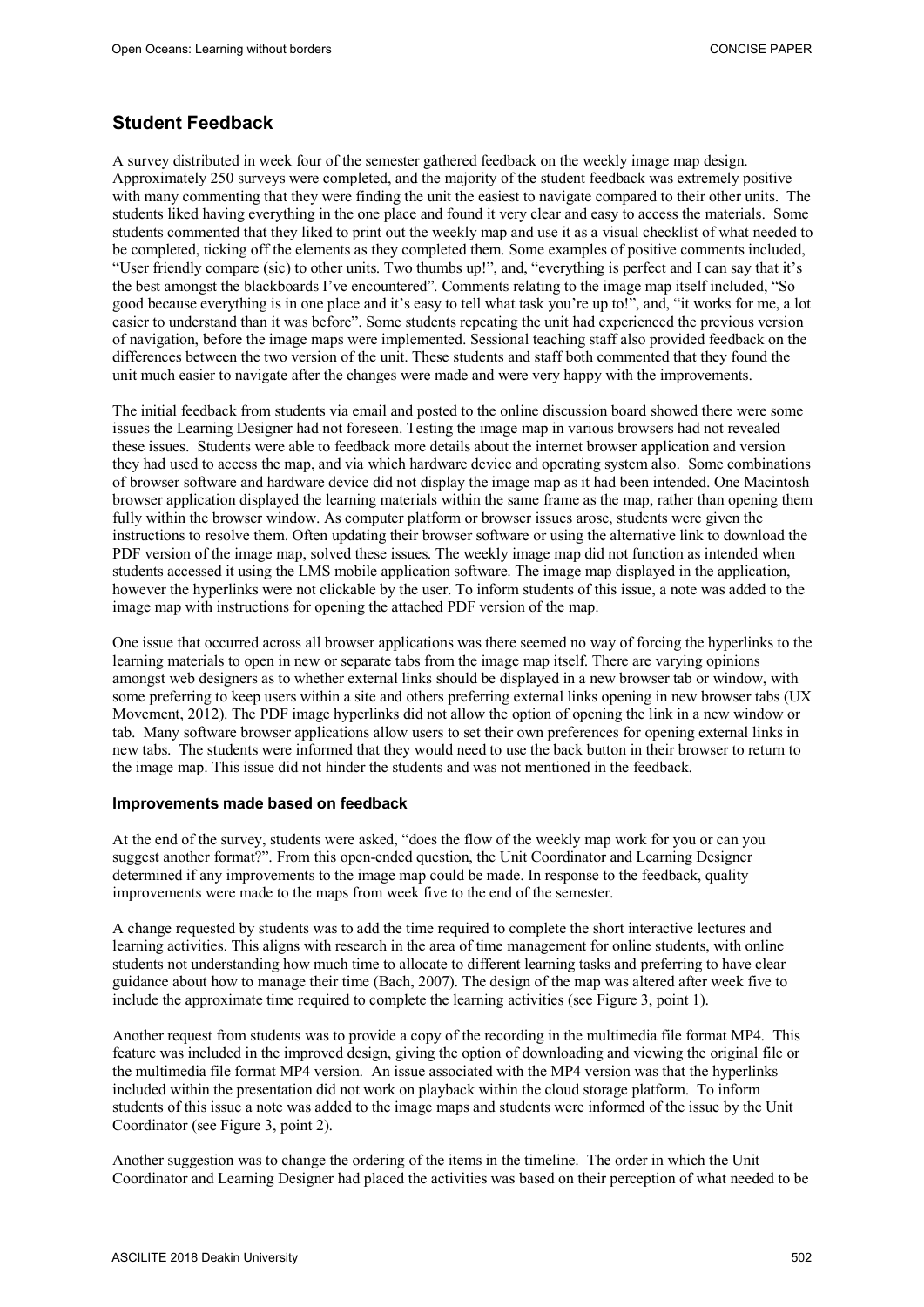done weekly but this was not congruent with the logical order according to the students. Students requested a slight change, wanting the quiz and homework activities moved to the final positions in the timeline (see Figure 3, point 3).

There were a number of queries regarding the quiz activity asking whether the marks for the activity would be recorded. The Unit Coordinator requested the title of the quiz activity change to include the word "ungraded", to clarify that the quiz activity was ungraded and was an optional learning activity for students to test their knowledge at the end of the weekly module. The quiz instructions included this information and were displayed once the quiz was opened. Adding it also to the image map seemed to reassure students, before they opened the quiz itself.



*Figure 3: Changes made to the weekly image map* 

## **Conclusion and future directions**

This paper highlights the development of an alternative way of displaying weekly learning materials to first-year students. An image map was designed to overcome the confusion felt by students when using a learning management system for the first time, and to minimise the number of clicks and scrolls required to access the information which is normally displayed in a long page design dictated by the learning management system. The basic principles of design and usability, as well as online navigation were used to design the image map. Initial feedback from teaching staff and students has been very positive. Quality improvements were made based on student feedback. Future directions include the fine tuning of the map to eliminate the need for updates after each teaching period and to explore different ways of displaying the map in the LMS, to overcome issues encountered surrounding different display depending on browser software and hardware platform used.

## **References**

- Bach, S., Haynes, P., & Smith, J. (2007). *Online learning and teaching in higher education*. Maidenhead, Berkshire, England: Open University Press.
- Bates, T. (2018, July 23). Why is innovation in teaching in higher education so difficult? 3. Learning management systems. Retrieved from https://www.tonybates.ca/2018/07/23/why-is-innovation-inteaching-in-higher-education-so-difficult-3-learning-management-systems/
- Bradford, P., Porciello, M., Balkon, N., & Backus, D. (2007). The blackboard learning system: The be all and end all in educational instruction? *Journal of Educational Technology Systems*, *35*(3), 301-314.
- Clark, R., & Mayer, R. (2016). *E-learning and the science of instruction: Proven guidelines for consumers and designers of multimedia learning* (Fourth edition. ed.). Hoboken, New Jersey: Wiley. doi:10.1002/9781119239086
- Dawley, L. (2007). *The tools for successful online teaching (IGI global research collection)*. Hershey: Information Science Pub.
- Golombisky, K., & Hagen, R. (2010). *White space is not your enemy: A beginner's guide to communicating visually through graphic, web & multimedia design*. Amsterdam: Focal Press/Elsevier.